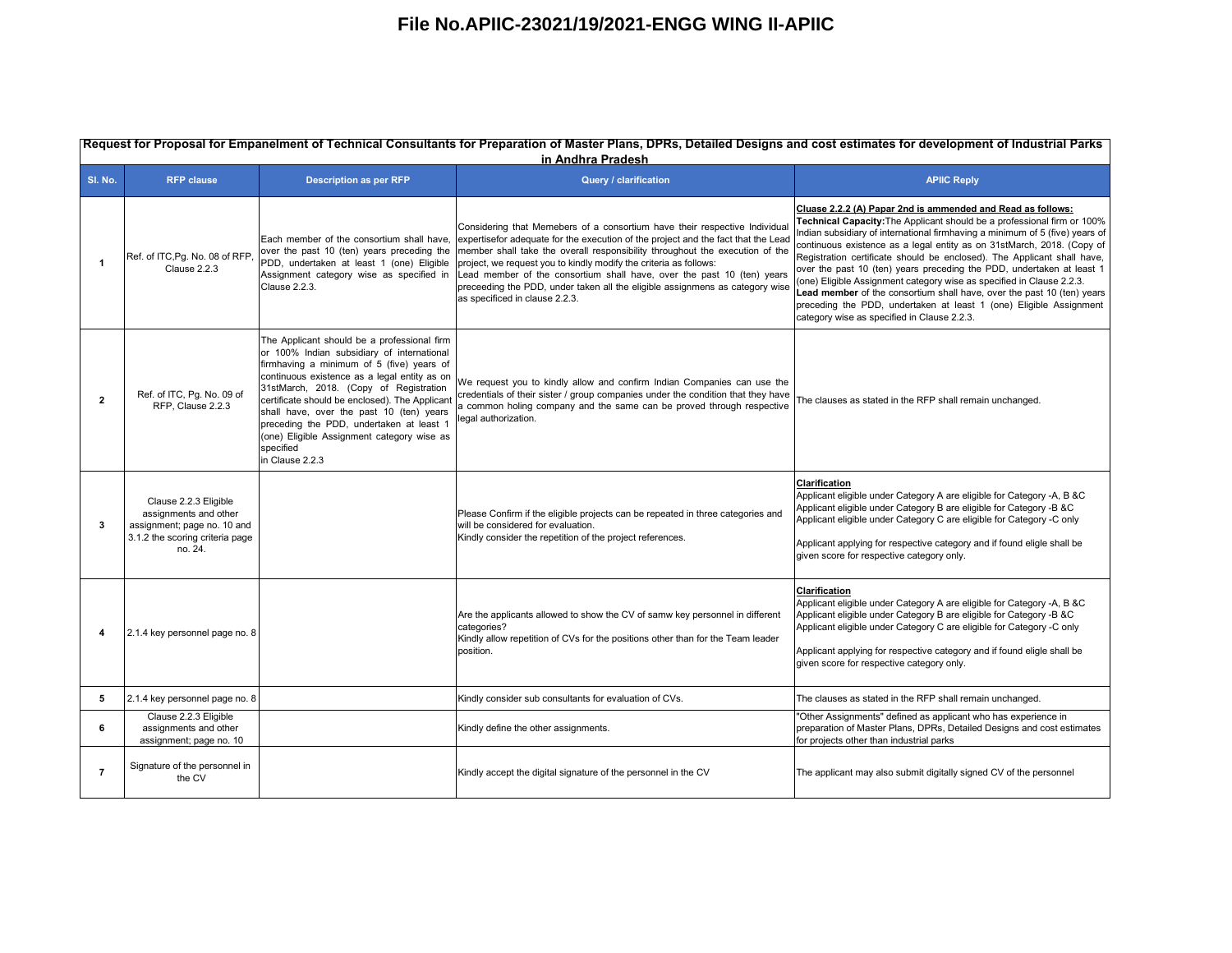|    |                                           |                                                                                                                                                                                                                                                                                                    |                                                                                                                                                                                                                                                                                                                                                                                                               | Table in Cluase 2.2.3 is ammended and Read as follows:                                                                                                                                                                                                                            |
|----|-------------------------------------------|----------------------------------------------------------------------------------------------------------------------------------------------------------------------------------------------------------------------------------------------------------------------------------------------------|---------------------------------------------------------------------------------------------------------------------------------------------------------------------------------------------------------------------------------------------------------------------------------------------------------------------------------------------------------------------------------------------------------------|-----------------------------------------------------------------------------------------------------------------------------------------------------------------------------------------------------------------------------------------------------------------------------------|
| я  | 3.1.2 the scoring criteria page<br>no. 24 |                                                                                                                                                                                                                                                                                                    | Request APIIC to consider 80% completed projects also as eligible projects<br>and also the projects wherein the Final DPR is submitted to client.                                                                                                                                                                                                                                                             | 1. Category-A: One completed/ minimum 80% completed, similar<br>assignment for 500 Acres<br>2. Category-B: One completed/ minimum 80% completed, similar<br>assignment for 300 Acres<br>3. Category -C: One completed/ minimum 80% completed, similar<br>assignment for 100 Acres |
|    |                                           |                                                                                                                                                                                                                                                                                                    |                                                                                                                                                                                                                                                                                                                                                                                                               | Table in Cluase 2.2.3 is ammended and Read as follows:                                                                                                                                                                                                                            |
| 9  | 3.1.2 the scoring criteria page<br>no. 24 |                                                                                                                                                                                                                                                                                                    | For the CVs, Kindly relax the number of project for obtaining the maximum<br>score. Personnel with 2/4 years might not have five eligible assignments<br>(completed projects) to their experience.                                                                                                                                                                                                            | 1. Category-A: One completed/ minimum 80% completed, similar<br>assignment for 500 Acres<br>2. Category-B: One completed/ minimum 80% completed, similar<br>assignment for 300 Acres                                                                                              |
|    |                                           |                                                                                                                                                                                                                                                                                                    |                                                                                                                                                                                                                                                                                                                                                                                                               | 3. Category -C: One completed/ minimum 80% completed, similar<br>assignment for 100 Acres                                                                                                                                                                                         |
| 10 | Bid submission due date.                  |                                                                                                                                                                                                                                                                                                    | We request APIIC to extend the due date by two weeks ie., till January 18th,<br>2022.                                                                                                                                                                                                                                                                                                                         | Please refere Ammendment-I in APIIC website                                                                                                                                                                                                                                       |
| 11 | Clause no. 1.8, 2, pg. no. 5              |                                                                                                                                                                                                                                                                                                    | Considering the year ending festive holidays, there will be delay in receiving our<br>project credentials from our various international office branches. So,<br>Proposal due date 15.00 hours on 05.01.2022 requesting your good that an extension 30 working days from the proposal due<br>date be granted so that we can showcase our vast experience and submit our<br>bid to have a healthy competition. | Please refere Ammendment-I in APIIC website                                                                                                                                                                                                                                       |
| 12 | clause no. 2.2.2(A), pg. no. 9            | Technical Capacity: The applicant should be<br>a professional firm or 100% Indian subsidiary<br>of international firm having a minimum of 5<br>years of continuous existence as a legl entity<br>as on 31st March 2018 (copy of registration<br>certificate should be enclosed)                    | We have understood that 100% Indian subsidaiary f internation firm in a<br>"Wholly owned Indian susidiary bya foreign company having more than 90%<br>share in the said subsidiary." Please confirm                                                                                                                                                                                                           | The clauses as stated in the RFP shall remain unchanged.                                                                                                                                                                                                                          |
| 13 | clause no. 2.2.2(A), pg. no. 9            | Technical Capacity: The Applicant shall have<br>over the past 10 years preceeding the PDD,<br>undertaken at least 1 (one) Eligible<br>Assignment category wise as specified in<br>Clause 2.2.3.                                                                                                    | Requesting you kindly to allow projects for consideration in the past 15 years<br>instead to 10 years.                                                                                                                                                                                                                                                                                                        | The clauses as stated in the RFP shall remain unchanged.                                                                                                                                                                                                                          |
| 14 | Clause 1.5 & 2.14.5, page no.<br>6 & 19   | a) The Proposal shall be valid for a period of<br>not less than 90 days from the Proposal Due<br>Date (the "PDD").<br>by the Applicant for the Empanelment<br>process. The Technical Proposal shall not<br>include any financial information relating to<br>Financial Quotations of the Applicant. | B) No Financial Proposal is to be submitted As per Clause 2.14.5, pg. 19 of RFP document, no financial submission is<br>required to be done in the empanelment process. Kindly, clarify the relevancy<br>of this clause.                                                                                                                                                                                      | The RFP is for empanelment process which is based on technical<br>proposal submitted by the applicant in compliance with the conditions<br>stated in the RFP.                                                                                                                     |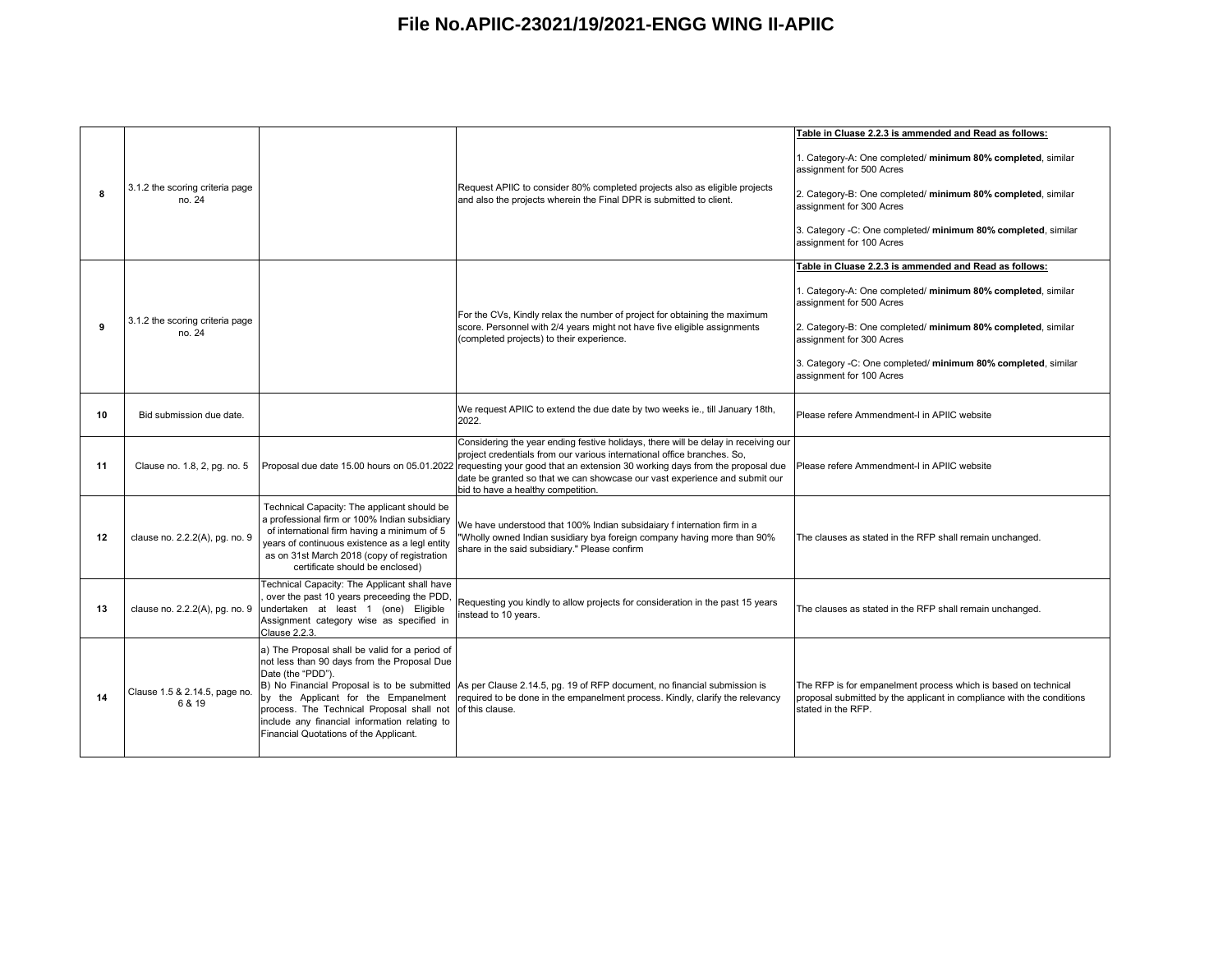| 15 | Clause 2.2.2(D), page no. 10<br>& 11 | a) Market Analyst/ Industry Analyst Expert -<br>MBA or equivalentMore than 08 years<br>Experience<br>b) Finance Expert - MBA/CA/CFA or<br>equivalentMore than 08years Experience                                                                                                                                                                                                                                                                                                                                                                                                                                                                                                                                                                                                                                                                                                                                                                                                                                                      | Requesting you kindly to allow key personnel with PGDM.                                                                                                                                                                                                                                                                                                                         | The clauses as stated in the RFP shall remain unchanged.     |
|----|--------------------------------------|---------------------------------------------------------------------------------------------------------------------------------------------------------------------------------------------------------------------------------------------------------------------------------------------------------------------------------------------------------------------------------------------------------------------------------------------------------------------------------------------------------------------------------------------------------------------------------------------------------------------------------------------------------------------------------------------------------------------------------------------------------------------------------------------------------------------------------------------------------------------------------------------------------------------------------------------------------------------------------------------------------------------------------------|---------------------------------------------------------------------------------------------------------------------------------------------------------------------------------------------------------------------------------------------------------------------------------------------------------------------------------------------------------------------------------|--------------------------------------------------------------|
| 17 | Pg. No. 7                            | In case an applicant firm possesses the<br>requisite experience and capabilities required<br>for undertaking the Consultancy, it may<br>participate in the Selection Process either<br>individually (the "Sole Firm") or as lead<br>member of a consortium of firms (the "Lead<br>Member") in response to this invitation. The<br>term applicant (the "Applicant") means the<br>Sole Firm or the Lead Member, as the case<br>may be. The manner in which the Proposal is<br>required to be submitted, evaluated and<br>accepted is explained in this RFP. In case of<br>Consortiums, all members would be<br>accountable for quality of their deliverables<br>and services provided under this<br>empanelment process. Further, the Lead<br>Member of the consortium would be fully<br>accountable for the overall project and quality<br>of deliverables and services provided by the<br>Consortium.                                                                                                                                 | We understand that 100% Indian subsidiary of International firm would not<br>require to form JV / Consortium with its parent / other subsidiary firm to<br>showcase credentials for eligbility and qualification, please confirm.                                                                                                                                               | Please refer clause 2.3.3, Page 11 of the RFP                |
| 18 | Page no. 8                           | 2.2.2 To be eligible for evaluation of its<br>Proposal, the Applicant shall fulfill the<br>following:<br>(A) Technical Capacity: The Applicant should<br>be a professional firm or 100% Indian<br>subsidiary of international firmhaving a<br>minimum of 5 (five) years of continuous<br>existence as a legal entity as on 31stMarch,<br>2018. (Copy of Registration certificate should<br>be enclosed). The Applicant shall have, over<br>the past 10 (ten) years preceding<br>the PDD, undertaken at least 1 (one) Eligible<br>Assignment category wise as specified in<br>Clause 2.2.3.<br>Each member of the consortium shall have,<br>over the past 10 (ten) years precedingthe<br>PDD, undertaken at least 1 (one) Eligible<br>Assignment category wise as specified in<br>Clause 2.2.3.<br>In case any one of the consortium members<br>does not satisfy the technical capacity, the<br>entire consortium would be declared ineligible<br>and the proposal of the consortium will not be<br>considered for further evaluation. | We would like to inform that Egis has been working on several eligible<br>assignments in India which are currently at various stages of completion thus<br>we request you to consider substantially completed / ongoing eligible<br>assignment which has been completed successfully upto the draft stage or min.<br>50% of consulting fees has been realised from the project. | The clauses as stated in the RFP shall remain unchanged. 80% |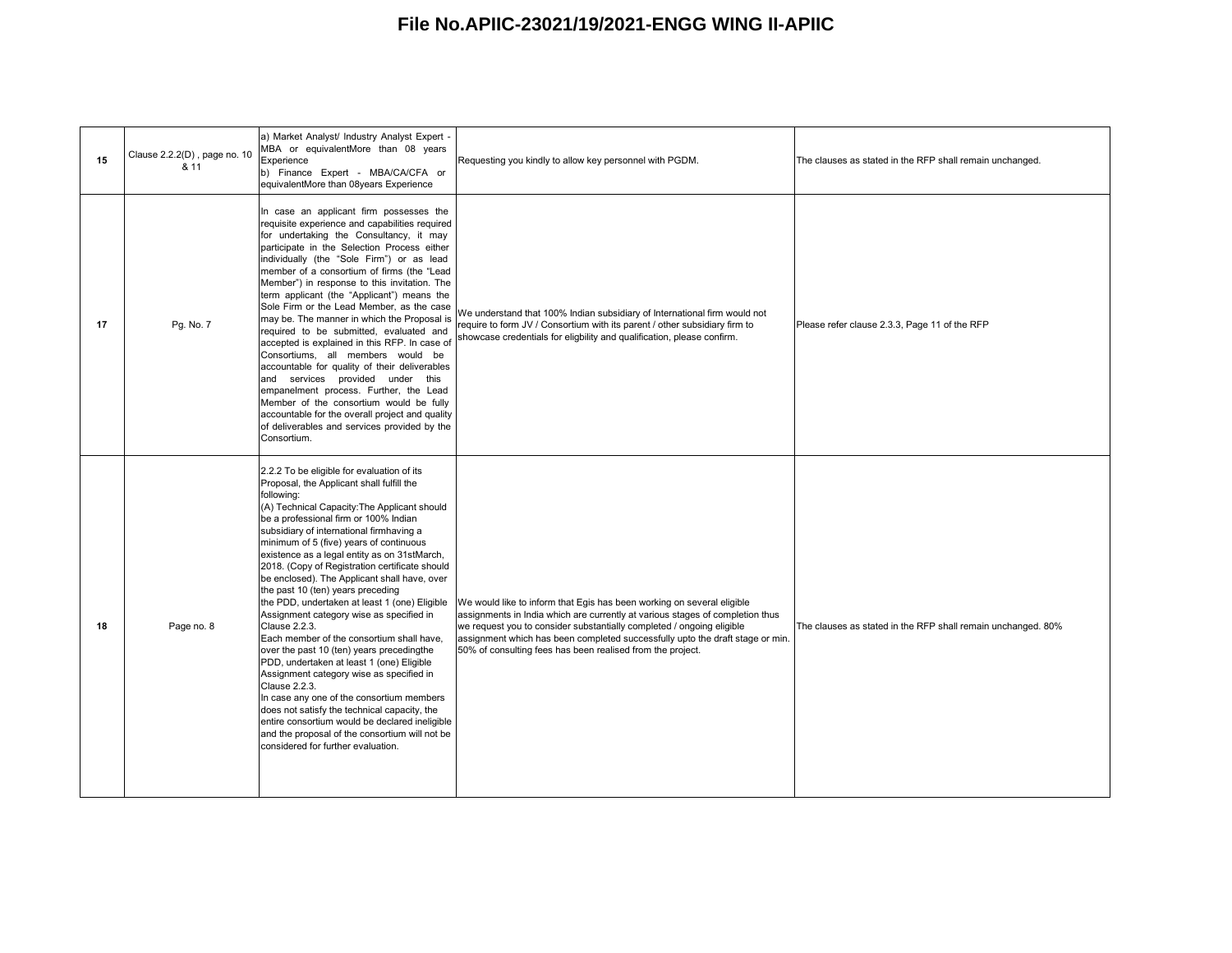| 19 | Page no. 24                                                | Relevant Experience of the Applicant                                                                                                                                                                                                                                | We request you to consider substantially completed / ongoing eligible<br>assignment which has been completed upto the draft stage or min. 50% of<br>consulting fees has beeen realised from the project.                                                                                                                                                                           | Table in Cluase 2.2.3 is ammended and Read as follows:<br>1. Category-A: One completed/ minimum 80% completed, similar<br>assignment for 500 Acres<br>2. Category-B: One completed/ minimum 80% completed, similar<br>assignment for 300 Acres<br>3. Category -C: One completed/ minimum 80% completed, similar<br>assignment for 100 Acres                                                                                                                                                                                                                                                                                                                                                                                  |
|----|------------------------------------------------------------|---------------------------------------------------------------------------------------------------------------------------------------------------------------------------------------------------------------------------------------------------------------------|------------------------------------------------------------------------------------------------------------------------------------------------------------------------------------------------------------------------------------------------------------------------------------------------------------------------------------------------------------------------------------|------------------------------------------------------------------------------------------------------------------------------------------------------------------------------------------------------------------------------------------------------------------------------------------------------------------------------------------------------------------------------------------------------------------------------------------------------------------------------------------------------------------------------------------------------------------------------------------------------------------------------------------------------------------------------------------------------------------------------|
| 20 | Page.no. 4                                                 | APIIC would endeavor to adhere to the<br>following schedule:<br>1 Last date for receiving queries/clarifications<br>18:00 hours on 27.12.2021<br>2 Proposal Due Date or PDD - 15:00 hours<br>on 05.01.2022<br>3 Opening of Proposals - 15:30 hours on<br>05.01.2022 | We request to provide sufficeint time (atleast 2 weeks time) for preparation and<br>submission of proposal after issuing clarificaions to prospective bidders.                                                                                                                                                                                                                     | Please refere Ammendment-I in APIIC website                                                                                                                                                                                                                                                                                                                                                                                                                                                                                                                                                                                                                                                                                  |
| 21 | clause 1.4, pag. No. 4                                     | RFP document can be downloaded from the<br>official website of APIIC (www. apiic.in) from<br>17-12-2021 onwards. The proposal should be<br>accompanied with a Non-Refundable<br>Processing Fee category wise as under,                                              | Request to consider MSME exemption for payment of the RFP document<br>processing fee.                                                                                                                                                                                                                                                                                              | The clauses as stated in the RFP shall remain unchanged.                                                                                                                                                                                                                                                                                                                                                                                                                                                                                                                                                                                                                                                                     |
| 22 | Clause 1.8, schedule of<br>selection process               | Proposal due date: Hard copy 15.00 hours<br>on 05.01.2022                                                                                                                                                                                                           | Request to extend the submission of hard copy by a minimum of 4 weeks to<br>ensure we are able to courier the hard copy in time as erll as put together a<br>detailed proposal.                                                                                                                                                                                                    | Please refere Ammendment-I in APIIC website                                                                                                                                                                                                                                                                                                                                                                                                                                                                                                                                                                                                                                                                                  |
| 23 | Clause 2.2 conditions of<br>technical capacity, page no. 8 | In case any one of the consortium members<br>does not satisfy the technical capacity, the<br>considered for further evaluation.                                                                                                                                     | entire consortium would be declared ineligible Organizations form consortium to bring different strengths to the team and the<br>eligibility of applicants 2.2.2(A) and the proposal of the consortium will not be project, thus request that one or the partners of the consortium satisfy the<br>conditions of the technical capacity and not all partners as stated in the RFP. | Cluase 2.2.2 (A) Papar 2nd is ammended and Read as follows:<br>Technical Capacity: The Applicant should be a professional firm or 100%<br>Indian subsidiary of international firmhaving a minimum of 5 (five) years of<br>continuous existence as a legal entity as on 31stMarch, 2018. (Copy of<br>Registration certificate should be enclosed). The Applicant shall have,<br>over the past 10 (ten) years preceding the PDD, undertaken at least 1<br>(one) Eligible Assignment category wise as specified in Clause 2.2.3.<br>Lead member of the consortium shall have, over the past 10 (ten) years<br>preceding the PDD, undertaken at least 1 (one) Eligible Assignment<br>category wise as specified in Clause 2.2.3. |